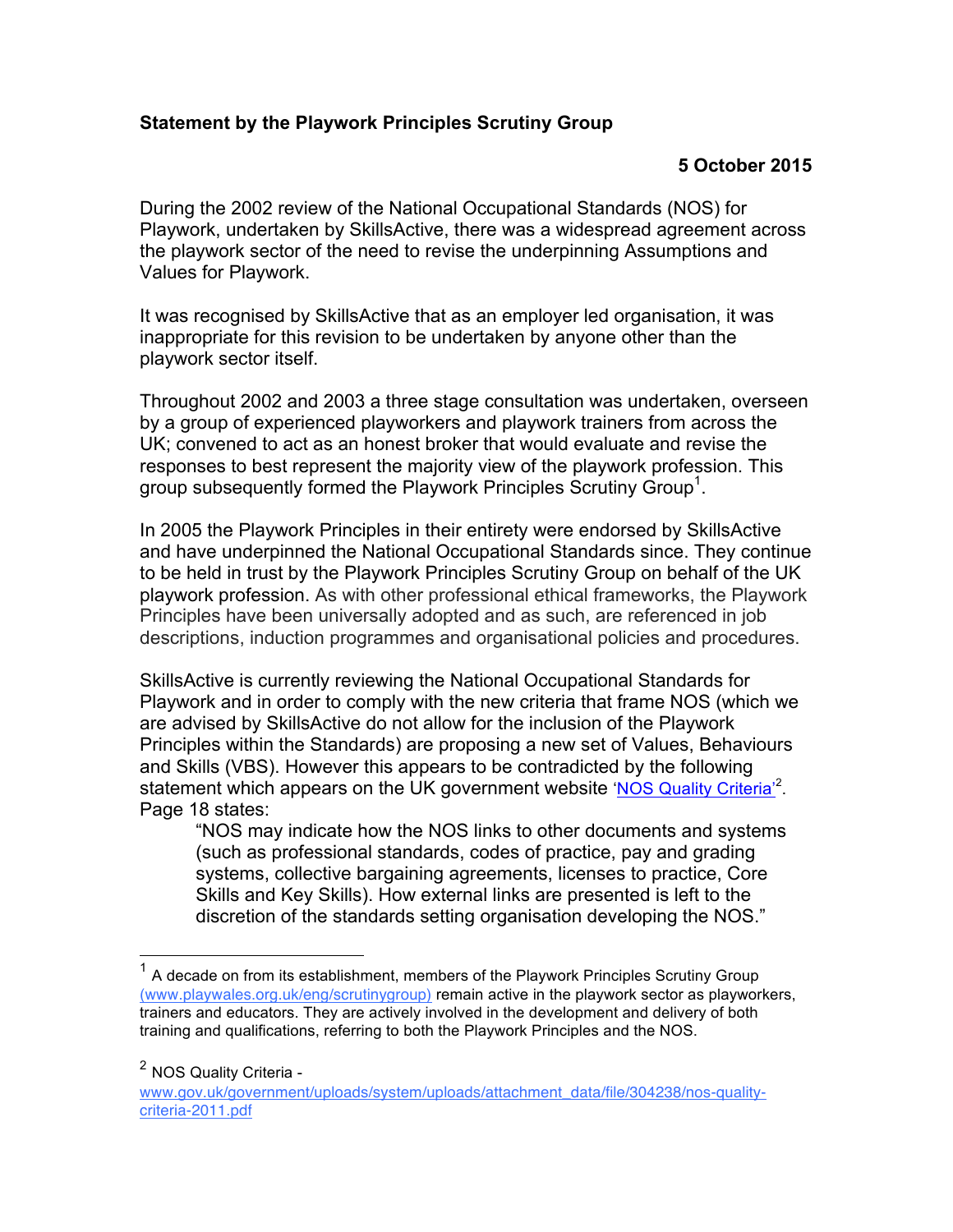## Page 15 states:

"For some NOS, the knowledge and understanding specification is contained in a separate document. This is permissible as long as: there is clear reference to the separate document containing the knowledge and understanding; it is made clear that competent performance requires an individual to both meet the performance criteria and possess the underpinning knowledge and understanding".

Whilst it is recognised the proposed VBS have been framed to include elements of the Playwork Principles, the Playwork Principles Scrutiny Group have serious concerns about this, particularly: the Playwork Principles state that the Principles must be taken as a whole. They describe what is unique about playwork. The proposed VBS incorporate generic statements about professional conduct and working with children that in places contradict the Playwork Principles. It is the view of the Playwork Principles Scrutiny Group that this proposal is wrong and reflects a disregard for the agreement made between SkillsActive and the Playwork Principles Scrutiny Group on behalf of the profession in 2005.

Currently each NOS unit has the following statement in the overview section: "This standard is underpinned by The Playwork Principles and staff must be familiar with these and committed to them in their practice."

We have been advised by SkillsActive staff that awarding bodies are not required to pay attention to the overview section, only to the standards themselves. The same argument may be made for the VBS statements, which are also extraneous to the standards. Given this, we feel strongly that the VBS statements should be abandoned and the statement referring to the Playwork Principles should remain.

This statement is to establish that it is the view of the Playwork Principles Scrutiny Group that the revised national occupational standards should not be informed by any statement other than the Playwork Principles. To do otherwise would represent a breach of trust between SkillsActive and the playwork profession.